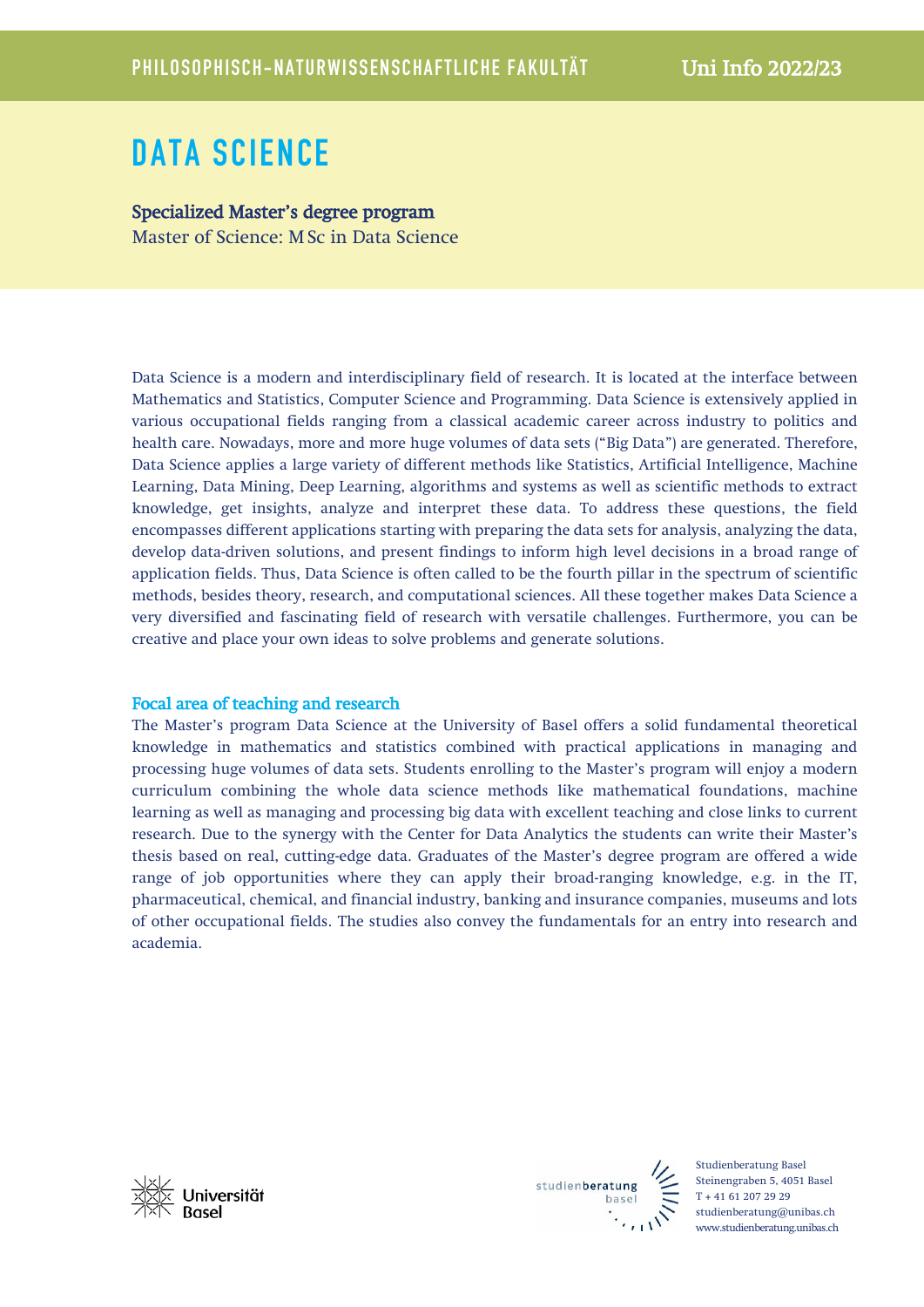## Course structure Master studies

The Master of Science degree is a postgraduate degree that requires a successfully completed Bachelor's program. The program awards 120 ECTS credits in total. The Specialized Master's degree program Data Science is a so called «mono-course» consisting of only one core subject.

| Curriculum Master's degree Data Science |             |
|-----------------------------------------|-------------|
| <b>Mathematical Foundations</b>         | at least 18 |
| <b>Machine Learning Foundations</b>     | at least 18 |
| <b>Systems Foundations</b>              | at least 18 |
| Electives in Data Science               | 20          |
| Preparation of the Master's thesis      | 6           |
| Master's thesis                         | 30          |
| Total                                   | 120         |

One ECTS credit point roughly equals 30 hours of study.

#### Course language

The language of instruction is English. The Master's thesis is generally to be written in English.

#### Exams

Student performance is assessed through course accompanying certificates, proof of course participation according to study contract, a Master's thesis and through a Master's examination.

#### Language stays / Internships

No language stays or internships are required.

#### Combination of subjects

The degree programs at the Faculty of Science are generally mono-courses with the possible addition of an in-depth subject and an elective subject.

#### Start of program

The Master's program Data Science can be started in the fall or the spring semester. However, due to the sequence of the courses to be attended, a start in the fall semester is highly recommended.

## Duration of study

The Master's program lasts four semesters. There are no restrictions on the duration of study. Part-time studying resulting in a longer study time is possible (upon request).

#### Further degrees

Doctorate: The Master of Science in Data Science qualifies for a PhD in Computer Science or Mathematics in particular in the context of the PhD Program Data Science at the Department of Mathematics and Computer Science. Transfaculty doctorates are possible in any of the computation- or data-oriented programs at the University of Basel, for example in genomics, chemistry, or neuroscience. The doctoral studies last three to four years. After the acceptance of the dissertation an oral examination covering the postgraduate studies in the doctoral subject has to be passed.

#### Career opportunities

With the qualification of the Master of Science in Data Science, and potentially a subsequent PhD, you acquire an excellent foundation for a very broad range of occupational fields. As the field of Data Science is very interdisciplinary the career opportunities make activities possible in the IT industry as well as in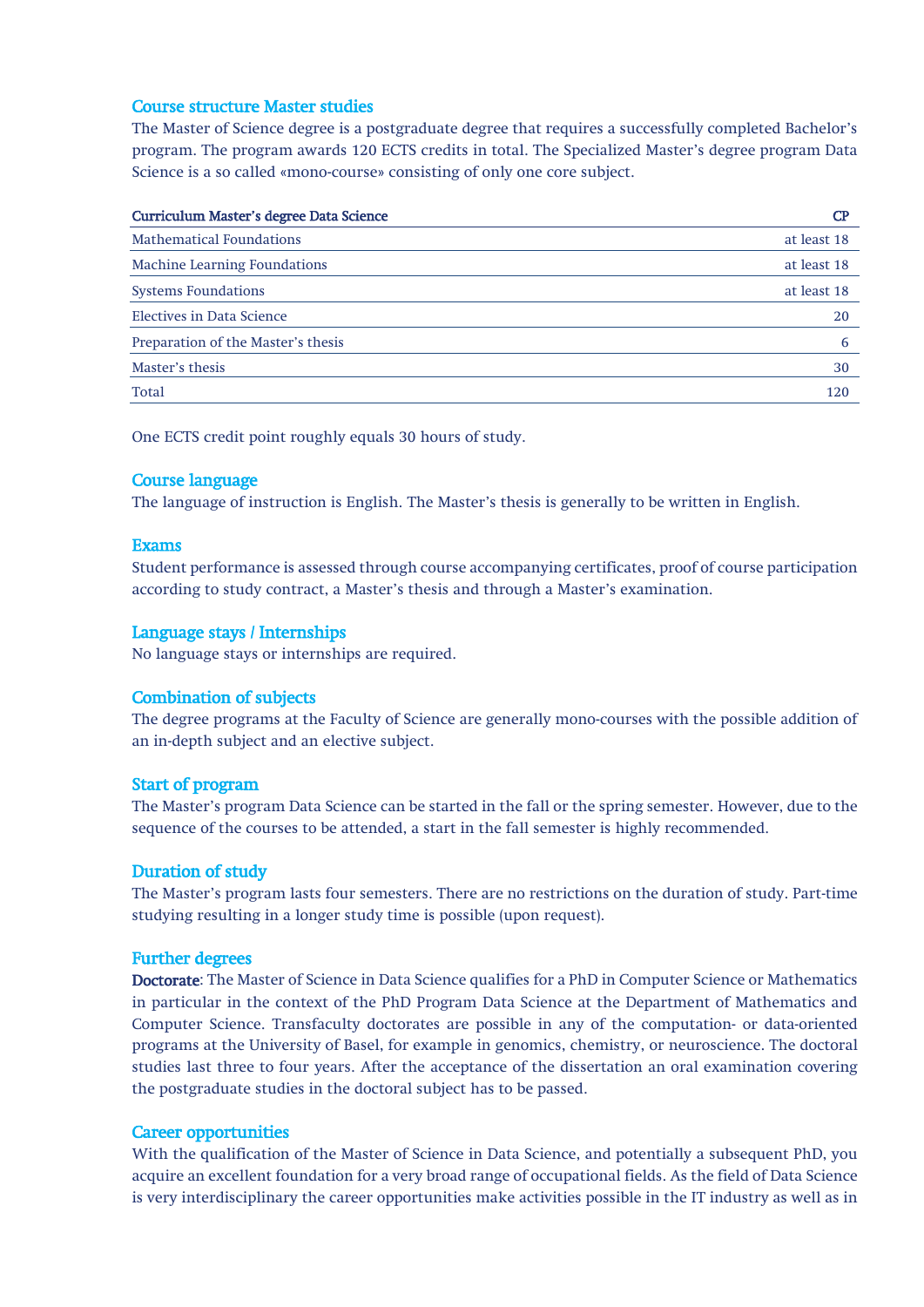pharmaceutical, chemical and healthcare industry. Research positions in industry and academia, leadership positions in academia and also job opportunities in banking and insurance companies, in the automotive industry, in government and administration as well as in policymaking are feasible.

## Admission

The following degrees of a Swiss university with a minimum average grade of 5.0 (Swiss grading system 1 to 6, where 6 = max./4 = pass) allow for direct admission to the Specialized Master's degree program Data Science:

Bachelor of Science in Computer Science, Mathematics or Computational Sciences. Graduates from one of these programs at the University of Basel will be admitted without additional requirements if the following academic achievements are proven:

75 CP basic knowledge in Mathematics and Computer Science form the following areas:

- Analysis und Linear Algebra (at least 20 CP)
- Numerical Analysis (at least 4 CP)
- Probability and Statistics (at least 8 CP)
- Programming (at least 12 CP)
- Algorithms and Data Structures (at least 6 CP)
- Databases (at least 4 CP)
- Scientific Computing / Pattern Recognition / Machine Learning (at least 6 CP)
- Scientific Communication (at least 3 CP).

For all other Bachelor's degrees from a recognized university the curriculum committee verifies the equivalence of the required knowledge in Mathematics and Computer Science according to the aforementioned list. The Bachelor's degrees in Computer Science and Mathematics from the University of Basel serve as reference.

If the requirements are only partly met, the curriculum committee can suggest admission requirements, which are defined by the Rectorate upon request of the Examination Board of the Faculty of Science.

For Bachelor's degrees that do not have a grade or grade average, the equivalence of the grade to the average grade of at least 5.0 (Swiss grading system 1 to 6, where  $6 = \max/4 = \text{pass}$ ) will be reviewed by the examination commission.

Further information and regulations can be found in the study regulation and the study program for the Master's degree program Data Science:<https://dmi.unibas.ch/de/studium/data-science> Binding information under: [www.unibas.ch/admission](https://www.unibas.ch/en/Studies/Application-Admission/Admission.html)

## Application

Application under [https://www.unibas.ch/application;](https://www.unibas.ch/en/Studies/Application-Admission/Application.html) the application fee amounts to CHF 100.-. Application deadline for the fall semester is April  $30<sup>th</sup>$  for the spring semester November  $30<sup>th</sup>$ . Students of the University of Basel see: [www.unibas.ch/Rueckmelden](https://www.unibas.ch/en/Studies/My-Studies/Semester-Registration/Master-s-Degree-Program-Immediately-Upon-Graduation.html)

## Enrollment

The letter of admission also informs students on the procedure of enrollment. In general, students with a Swiss educational background do not have to be present in person for enrollment.

## Tuition fees and scholarships

Tuition fees per semester (also for examination semesters): CHF 850.- Individual costs of living etc. are not included.

Scholarships and student loans: Applications should be sent to the responsible office of the canton in which the parents are eligible to pay their taxes. No support is available by the course organizers.